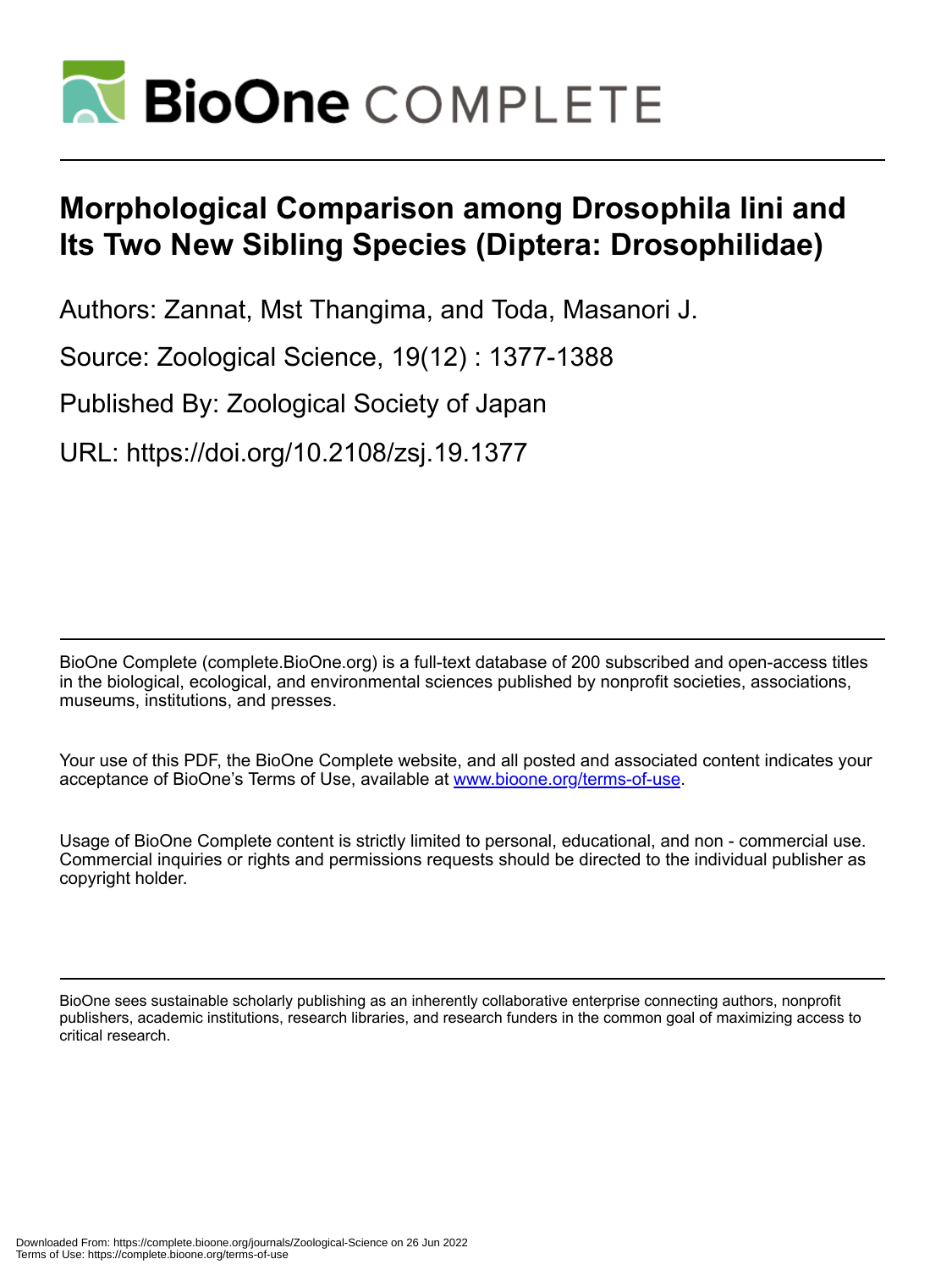# **Morphological Comparison among** *Drosophila lini* **and Its Two New Sibling Species (Diptera: Drosophilidae)**

Mst. Thangima Zannat and Masanori J. Toda\*

*Institute of Low Temperature Science, Hokkaido University, Kita 19 Nishi 8, Kita-ku, Sapporo 060-0819, Japan*

**ABSTRACT**—Morphological differences are investigated using several culture strains of three sibling species collected from Taiwan and Guangdong in China and Pyinoolwin and Yangon in Myanmar. Careful examination of male terminalia reveals distinguishable differences in the paramere and the aedeagal basal process among the three species. In addition, a number of quantitative characters are compared. Kruskal-Wallis tests with Bonferroni correction, which are carried out separately for each sex, detect significant differences in 15 characters, of which two are male-specific, among the three species. Canonical discriminant analysis using these characters reveals that the three species can be distinguished from each other with high confidence for both sexes. The results clearly show the presence of three good species, *Drosophila* (*Sophophora*) *lini* Bock & Wheeler, 1972 and its two new siblings. The new species are described as *Drosophila* (*Sophophora*) *ohnishii* sp. nov. from Pyinoolwin and *Drosophila* (*Sophophora*) *ogumai* sp. nov. from Yangon. The morphological differentiation among the three sibling species does not coincide with the degree of reproductive isolation (based on a previous study). The premating isolation pattern suggests two possibilities that premating isolation has been evolved or reinforced in sympatric populations between *D. ohnishii* and *D. lini* and between *D. ohnishii* and *D. ogumai* or that it has evolved in a very restricted local population of *D. ohnishii*, possibly by a few mutations.

**Key words**: discriminant analysis, *kikkawai* species-complex, *montium* species-subgroup, Oriental Region, quantitative character

# **INTRODUCTION**

The *Drosophila* (*Sophophora*) *montium* species-subgroup is the largest in the *D. melanogaster* species-group, comprising a total of 85 species from Asia and Africa (Lemeunier *et al.,* 1986; Toda, unpublished data). This subgroup includes a variety of species at different stages of speciation process and provides very useful materials for studies of evolutionary genetics. The relationships among members of this subgroup have been investigated by various methods; hybridization (cross experiment) tests (David *et al.*, 1978; Kim *et al*., 1989), two dimensional electrophoresis and conventional starch gel electrophoresis (Ohnishi *et al.,* 1983a, b; Ohnishi and Watanabe, 1984), chromosomal (metaphase karyotype) analysis (Baimai and Chumchong, 1980; Baimai *et al.,* 1986), and eco-physiological comparison (Kimura, 1987). Through these studies several groups of very closely related species have been recognized as species-complexes: the *D. auraria,* the *D. bakoue*, the *D. bocqueti,* the

\* Corresponding author: Tel. +81-11-706-6887;

E-mail: hutian@pop.lowtem.hokudai.ac.jp

*D. jambulina*, the *D. kikkawai*, the *D. nikananu* and the *D. serrata* complex. The members of each species-complex are hardly distinguishable in morphology and show various incipient stages in differentiation of characters such as genes, proteins, physiology, behavior and morphology. Those are very good materials for studying the speciation mechanisms.

A few genetic investigators have suggested the presence of two new species very closely related to *Drosophila* (*Sophophora*) *lini* Bock & Wheeler, 1972. *Drosophila lini* was described as a new species of the *montium* subgroup on the basis of a strain (Texas 3146.1) established from a single female collected from Taiwan in 1968 (Bock and Wheeler, 1972). When Tsacas and David (1977) established the *kikkawai* complex, they included *D. lini* in this species-complex.

Ohnishi and Watanabe (1984) was the first to recognize the presence of a sibling species of *D. lini* based on the results of two electrophoretic analyses. They analyzed protein difference by two-dimensional electrophoresis and allozyme variation by starch gel electrophoresis, using a strain (MMY326) originating from a single female collected

FAX. +81-11-706-7142.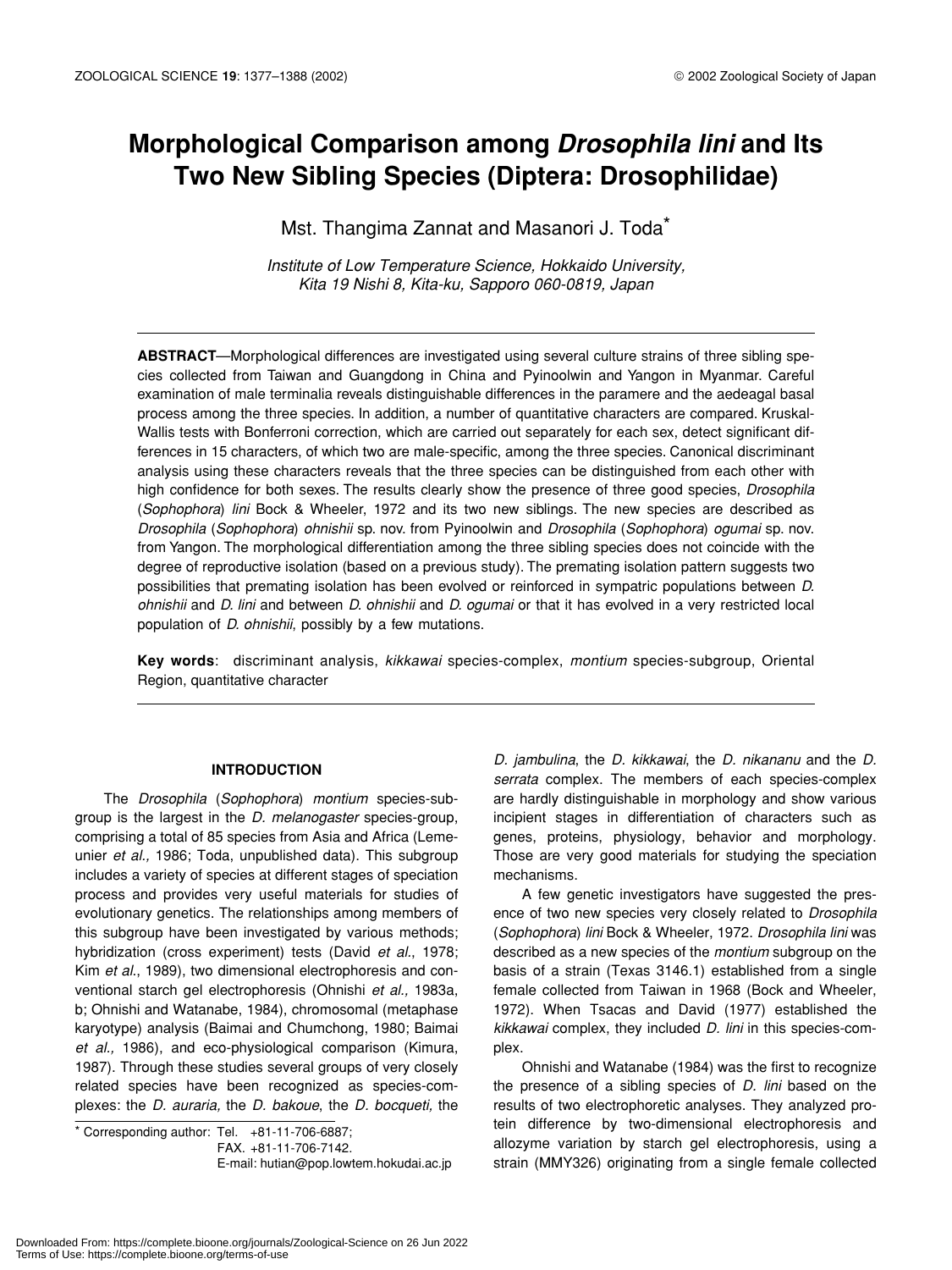| Species     | <b>Strains</b>                            | Source                                      |
|-------------|-------------------------------------------|---------------------------------------------|
| D. lini     | Bowling Green 14028-0581.0 (Texas 3146.1) | Yun-Shui, Taiwan, 1968                      |
|             | <b>DHS401</b>                             | Dinghushan, Guangdong, southern China, 1992 |
|             | <b>DHS501</b>                             | ditto                                       |
|             | <b>NKS9212</b>                            | Nankunshan, Guangdong, southern China, 1992 |
|             | <b>NKS9231</b>                            | ditto                                       |
| D. ohnishii | MMY307                                    | Pynoolwin, central Myanmar, 1981            |
|             | <b>MMY326</b>                             | ditto                                       |
| D. ogumai   | RGN <sub>3</sub>                          | Yangon, southern Myanmar, 1981              |
|             | <b>RGN206</b>                             | ditto                                       |

**Table 1.** Isofemale strains investigated

at Pyinoolwin, central Myanmar in 1981, along with such strains of other 28 species of the *montium* subgroup. They placed MMY326 as a member of the *kikkawai* complex and tentatively named it as *Drosophila lini*-like. Then, Kim *et al.* (1989) examined the crossability between *D. lini* and *D. lini*like (MMY326), and revealed that the premating isolation between them was almost complete. Furthermore, Kim *et al.* (1993) examined restriction enzyme patterns of mitochondrial DNA in 18 species of the *montium* subgroup, and placed *D. lini*-like (MMY326) closest to *D. lini*. More recently, Oguma *et al.* (1995) examined the reproductive isolation and courtship behavior between nine isofemale strains from Taiwan (Bowling Green stock no. 14028-0581.0=Texas old stock no. 3146.1=*D. lini*), mainland China (DHS315, DHS401, DHS501, NKS9231; all from Guangdong Province) and Myanmar (MMY326=*D. lini*-like, MMY307 from Pyinoolwin; RGN3, RGN206 from Yangon). They suggested the existence of at least three genetically distinct sibling species in them: *D. lini* (BG14028-0581.0, DHS315, DHS401, DHS501 and NKS9231) distributed from Taiwan to southern China, *D. lini*-like (MMY326 and MMY307) in central Myanmar and the other species (RGN3 and RGN206) in southern Myanmar. However, those species can be hardly distinguished from each other morphologically, and the two new sibling species have not been formally described yet.

In this study we compare the morphology precisely for both qualitative and quantitative characters among the three sibling species, using nine isofemale strains of which eight are the same as in Oguma *et al.* (1995), and describe them, two of them as new species.

# **MATERIALS AND METHODS**

#### **Specimens examined**

Ten male and 10 female specimens were examined for each of the nine isofemale strains (Table 1). The strains have been maintained on a standard *Drosophila* culture medium for long periods since the establishment each from a single wild-caught female.

External morphology was observed under a stereoscopic microscope and metric characters were measured with an ocular micrometer. The detailed structure of head, male foreleg and male and female terminalia were observed in a droplet of glycerol under a compound light microscope, after detaching the organs from the body and cleaning them by warming in 10% KOH solution at about 100°C for several minutes. Drawings were made on the basis of microscope photographs taken by a computer-interfaced digital camera.

All type specimens were deposited in Systematic Entomology, The Hokkaido University Museum, Hokkaido University, Sapporo, Japan (SEHU).

#### **Terminology and quantitative characters**

We followed McAlpine (1981) for morphological terminology and Zhang and Toda (1992) for the definitions of measurements and indices. A total of 31 quantitative characters were measured and/or calculated for both sexes, 10 characters for male, and one character for female (Table 2).

#### **Data analyses**

First, to find meaningful characters for discriminating the three sibling species, we intensively examined three strains (BG14028- 0581.0, MMY326 and RGN206), one from each species, for the above 42 quantitative characters. As some metric characters would have been affected by the body size, *i.e*. culture conditions, correlation with the thorax length (ThL) was examined for all characters except for the body length, the wing length and the wing width, separately for each sex. Sexual difference was examined by unpaired *t*-test for each character and interspecific difference was examined by Kruskal-Wallis test separately for each sex, except for the four characters representing the body size. Bonferroni correction (Rice, 1989) was applied for coping with probability errors caused by multiple comparisons. For the characters selected by Kruskal-Wallis tests with Bonferroni correction, 10 males and 10 females were measured in each of the remaining six strains. Combining such data of the nine strains, we performed the canonical discriminant analysis, using the computer software STATISTICA (StatSoft, 2000), for the three species, separately for each sex.

#### **RESULTS**

#### **Description**

The following three species are very similar in general morphology. External qualitative characters commonly seen in all the three species are first referred to in the redescription of *D. lini* but not repeated in the description of two new species. Quantitative characters that vary among the three species are analyzed in the subsequent section.

# *Drosophila* **(***Sophophora***)** *lini* **Bock & Wheeler, 1972**

(Figs. 1A, 2A-C) *Drosophila* (*Sophophora*) *lini* Bock & Wheeler, 1972: 59.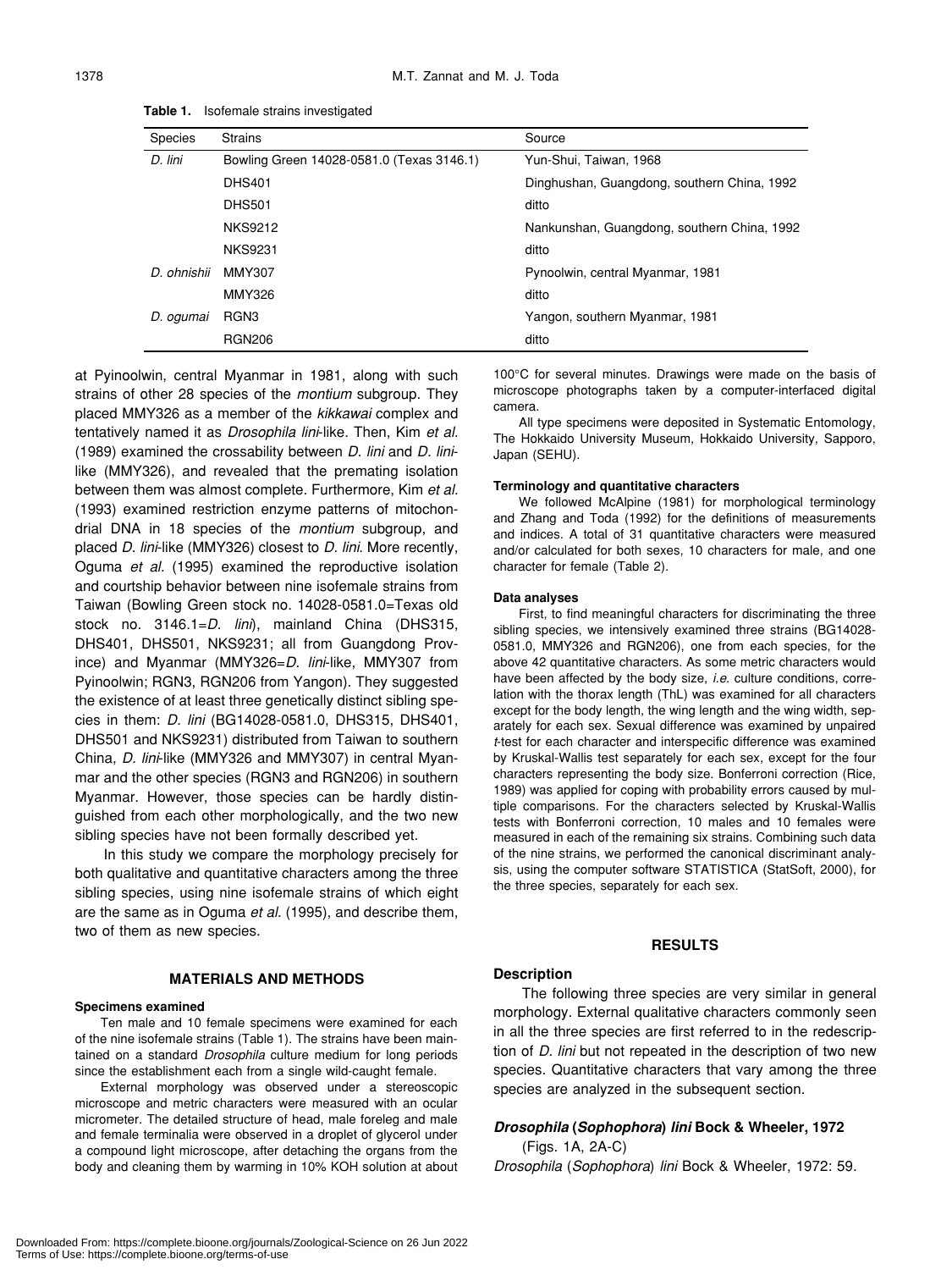# **Table 2.** Definitions of quantitative characters examined

|      | Both sexes          |                                                                                                                                                             |
|------|---------------------|-------------------------------------------------------------------------------------------------------------------------------------------------------------|
|      | BL                  | straight distance from anterior edge of pedicel to tip of abdomen                                                                                           |
|      | <b>ThL</b>          | distance from anterior notal margin to apex of scutellum                                                                                                    |
|      | <b>WL</b>           | distance from humeral cross vein to wing apex                                                                                                               |
|      | WW                  | maximum wing width                                                                                                                                          |
|      | dorsal              | number of dorsal branches of arista                                                                                                                         |
|      | ventral             | number of ventral branches of arista                                                                                                                        |
|      | spcs                | number of supraservical setae                                                                                                                               |
|      | pocls               | number of post ocular setae                                                                                                                                 |
|      | ocps                | number of occipital setae                                                                                                                                   |
|      | ms                  | number of medial cibarial sensilla                                                                                                                          |
|      | ps                  | number of posterior cibarial sensilla                                                                                                                       |
|      | FW/HW               | frontal width / head width                                                                                                                                  |
|      | ch/o                | maximum width of gena / maximum diameter of eye                                                                                                             |
|      | prob                | proclinate orbital seta / posterior reclinate orbital seta in length                                                                                        |
|      | rcorb               | anterior reclinate orbital seta / posterior reclinate orbital seta in length                                                                                |
|      | vb                  | subvibrissal seta / vibrissa in length                                                                                                                      |
|      | dcl                 | anterior dorsocentral seta / posterior dorsocentral seta in length                                                                                          |
|      | sctl                | basal scutellar seta / apical scutellar seta in length                                                                                                      |
|      | sterno              | anterior katepisternal seta / posterior katepisternal seta in length                                                                                        |
|      | sterno <sub>2</sub> | mid katepisternal seta / posterior katepisternal seta in length                                                                                             |
|      | orbito              | distance between proclinate and posterior reclinate orbital setae / distance between inner vertical and posterior reclinate<br>orbital setae                |
|      | dcp                 | length distance between ipsilateral dorsocentral setae / cross distance between anterior dorsocentral setae                                                 |
|      | sctlp               | distance between ipsilateral scutellar setae / cross distance between apical scutellar setae                                                                |
|      | WW/WL               | maximum wing width / distance from humeral cross vein to wing apex                                                                                          |
|      | C                   | second costal section between subcostal break and $R_{2+3}$ / third costal section between $R_{2+3}$ and $R_{4+5}$                                          |
|      | 4c                  | third costal section between $R_{2+3}$ and $R_{4+5}$ / M <sub>1</sub> between r-m and dm-cu                                                                 |
|      | 4v                  | $M_1$ between dm-cu and wing margin / $M_1$ between r-m and dm-cu                                                                                           |
|      | 5x                  | CuA <sub>1</sub> between dm-cu and wing margin / dm-cu between $M_1$ and CuA <sub>1</sub>                                                                   |
|      | ac                  | third costal section between $R_{2+3}$ and $R_{4+5}$ / distance between distal ends of $R_{4+5}$ and $M_1$                                                  |
|      | М                   | CuA <sub>1</sub> between dm-cu and wing margin / $M_1$ between r-m and dm-cu                                                                                |
|      | C <sub>3</sub> F    | length of heavy setation in third costal section / (length of heavy setation in third costal section + length of light setation in<br>third costal section) |
| Male |                     |                                                                                                                                                             |
|      | sc1                 | number of teeth in sex-comb of 1st tarsomere                                                                                                                |
|      | sc <sub>2</sub>     | number of teeth in sex-comb of 2nd tarsomere                                                                                                                |
|      | epands              | number of latero-dorsal setae on epandrium                                                                                                                  |
|      | vlbs                | number of ventral lobe setae on epandrium                                                                                                                   |
|      | surpg               | number of pegs on surstylus                                                                                                                                 |
|      | sursp               | number of spines on surstylus                                                                                                                               |
|      | cers                | number of setae on cercus                                                                                                                                   |
|      | cersp               | number of spines on cercus                                                                                                                                  |
|      | pg <sub>2</sub>     | number of pegs on secondary clasper                                                                                                                         |
|      | st2                 | number of setae on secondary clasper                                                                                                                        |
|      | Female              |                                                                                                                                                             |
|      | ovms                | number of marginal ovisensilla on oviscapt                                                                                                                  |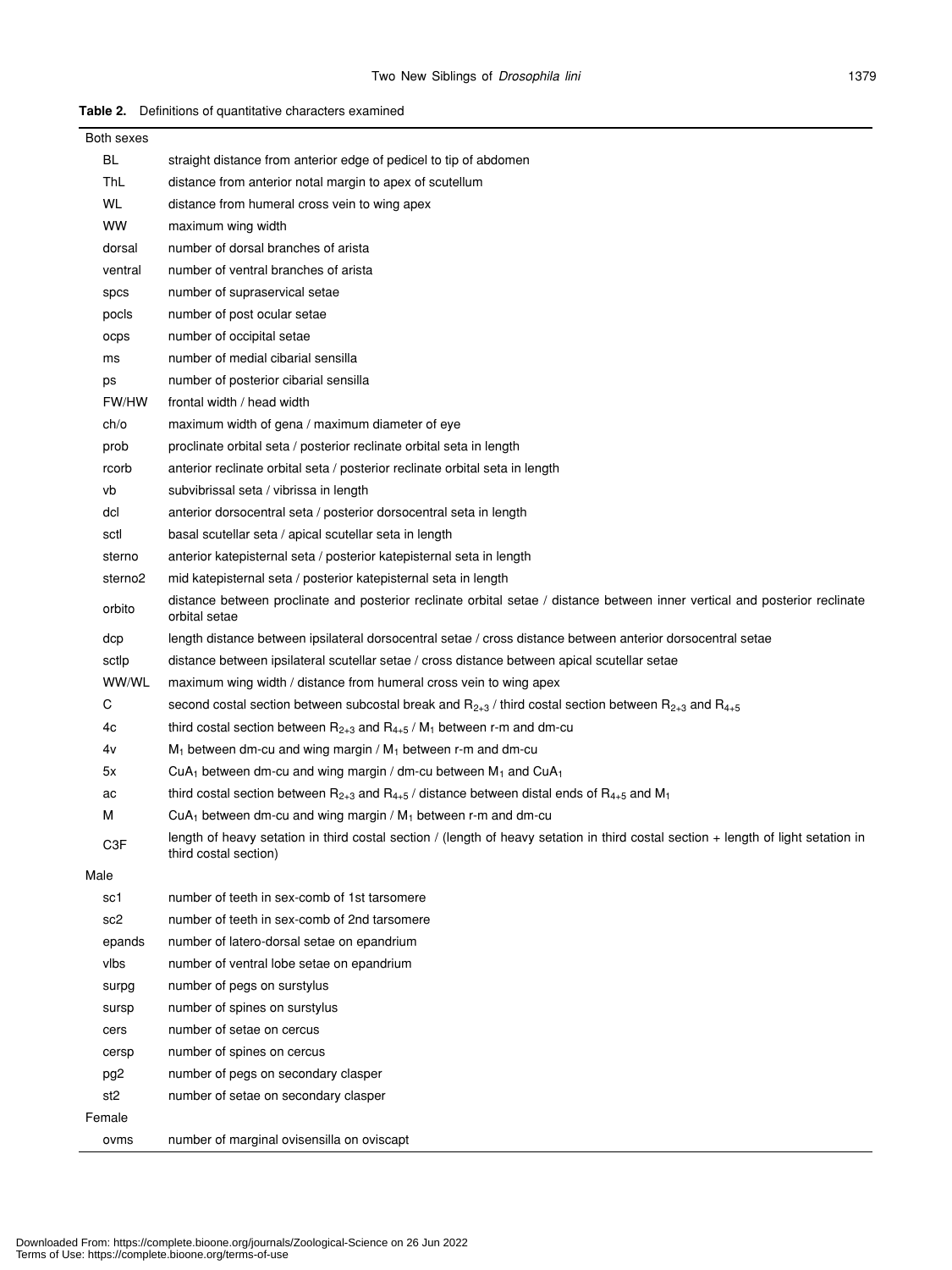

**Fig. 1.** Periphallic organs. A, *Drosophila* (*Sophophora*) *lini* Bock & Wheeler, 1972; B, *Drosophila* (*Sophophora*) *ohnishii* sp. nov.; C, *Drosophila* (*Sophophora*) *ogumai* sp. nov. epand=epandrium, v lb=ventral lobe of epandrium, sur=surstylus (primary clasper), cerc=cercus, 2nd cl=secondary clasper. (Scale-line=0.1 mm).



**Fig. 2.** Phallic organs (A,D,G: whole in ventral view; B,E,H: aedeagal basal processes in dorsal view; C,F,I: paramere). A–C, *Drosophila* (*Sophophora*) *lini* Bock & Wheeler, 1972; D–F, *Drosophila* (*Sophophora*) *ohnishii* sp. nov.; G–I, *Drosophila* (*Sophophora*) *ogumai* sp. nov. hypd=hypandrium, pm=paramere, aed=aedeagus, aed a=aedeagal apodeme, aed b pr=aedeagal basal process. (Scale-line=0.1 mm).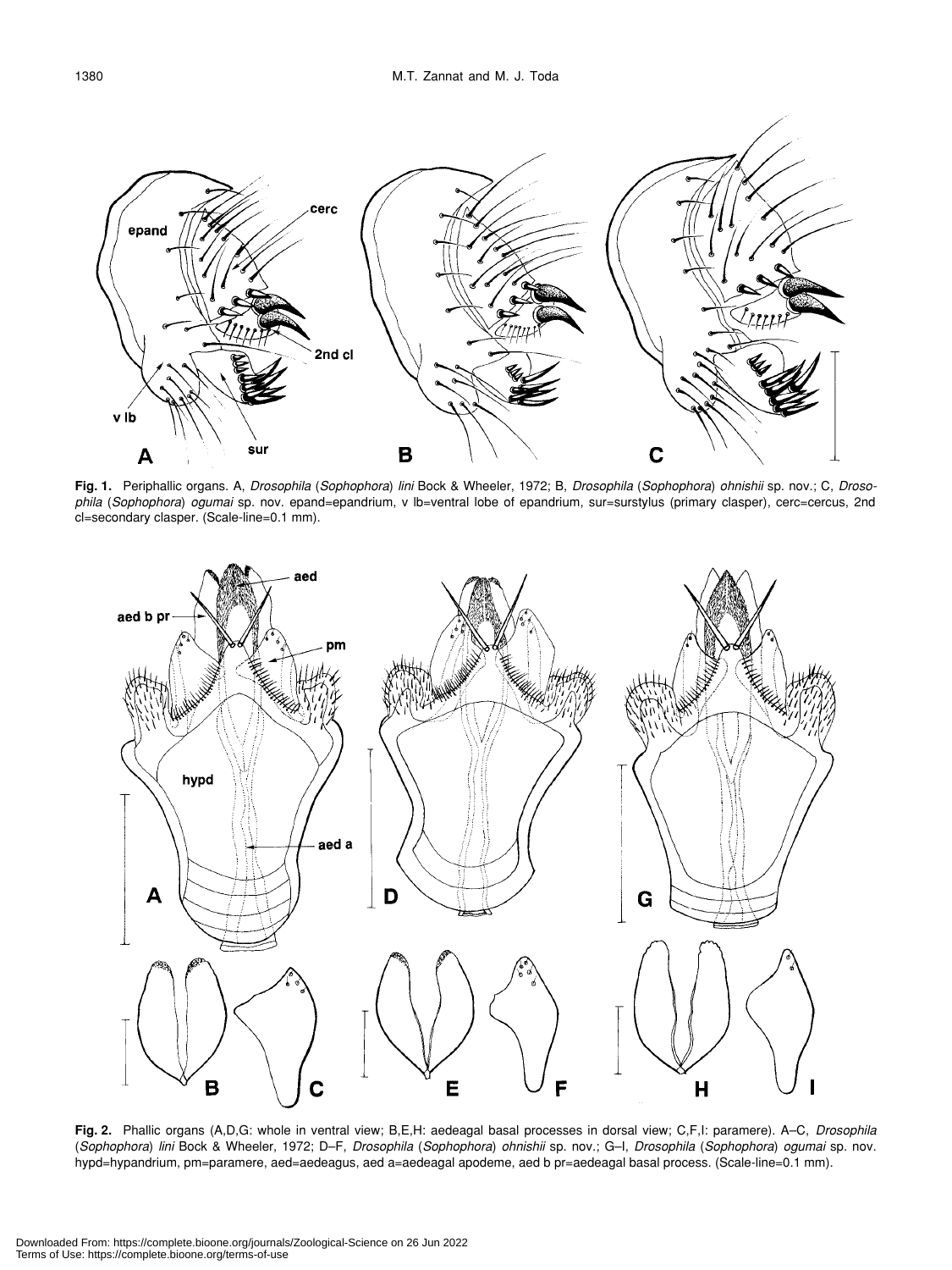*Diagnosis.* Paramere apically round and with 3-5 minute sensilla, submedially with strong, triangular, inward expansion of which posterior margin only slightly concave (Fig. 2A,C). Aedeagal basal process with fine, irregular serrations on slightly wider, apical margin (Fig. 2B).

*Description* and . Head: Eyes bright red. Postocellar setae convergent. Supracervical setae tapered, thin, apically slightly curved and sharp. Frons including ocellar triangle pale brown; ocelli orange. Anterior reclinate orbital seta much closer to proclinate seta than to posterior reclinate seta. Antennal pedicel usually yellowish brown. Face and gena yellowish brown. Carina convex, somewhat broader in

. Palpus and clypeus brownish yellow. Palpus with 1 prominent terminal and another subprominent, lateromedian setae. Cibarial posterior setae long, tapered, thin, curved and apically sharp; medial and anterior setae shorter than

**Table 3.** Mean±SD and range of 42 quantitative characters in three species

|                     | D. lini                                                    |    |    |         |                                                              | D. ohnishii |                          |         |                                | D. ogumai |    |                |                                                                                                                           |    |            |         |                                                               |    |         |         |                                |    |  |            |
|---------------------|------------------------------------------------------------|----|----|---------|--------------------------------------------------------------|-------------|--------------------------|---------|--------------------------------|-----------|----|----------------|---------------------------------------------------------------------------------------------------------------------------|----|------------|---------|---------------------------------------------------------------|----|---------|---------|--------------------------------|----|--|------------|
| Character           | Male<br>Female                                             |    |    |         | Male                                                         |             |                          |         | Female                         |           |    | Male<br>Female |                                                                                                                           |    |            |         |                                                               |    |         |         |                                |    |  |            |
|                     | Mean $\pm$ SD Min. Max. $(M)$                              |    |    |         | Mean $\pm$ SD Min. Max. $(N)$                                |             |                          |         | Mean±SD Min. Max. (M)          |           |    |                | Mean $\pm$ SD Min. Max. $(N)$                                                                                             |    |            |         | Mean±SD Min. Max. (M)                                         |    |         |         | Mean±SD Min. Max. (M)          |    |  |            |
| BL                  | $2.06\pm0.07$ 1.95 2.15 (10)                               |    |    |         | $2.27 \pm 0.12$ 2.03 2.39 (10)                               |             |                          |         | $1.94\pm0.10$ 1.74 2.09 (10)   |           |    |                | $2.22\pm0.10$ 1.74 2.09 (10)                                                                                              |    |            |         | $2.03\pm0.07$ 1.96 2.17 (10)                                  |    |         |         | $2.52\pm0.11$ 2.39 2.71 (10)   |    |  |            |
| ThL                 | $0.85 \pm 0.03$ 0.80 0.89 (10)                             |    |    |         | $0.92\pm0.02$ 0.88 0.95 (10)                                 |             |                          |         | $0.80\pm0.02$ 0.77 0.82 (10)   |           |    |                | $0.93 \pm 0.02$ 0.90 0.95 (10)                                                                                            |    |            |         | $0.81 \pm 0.02$ 0.78 0.84 (10)                                |    |         |         | $0.91 \pm 0.02$ 0.88 0.94 (10) |    |  |            |
| WL                  | $1.55 \pm 0.07$ 1.45 1.64 (10)                             |    |    |         | $1.65 \pm 0.05$ 1.58 1.71 (10)                               |             |                          |         | $1.57\pm0.03$ 1.51 1.64 (10)   |           |    |                |                                                                                                                           |    |            |         | 1.76±0.07 1.58 1.81 (10) 1.52±0.04 1.43 1.58 (10)             |    |         |         | $1.73 \pm 0.05$ 1.67 1.82 (10) |    |  |            |
| ww                  | $0.73 \pm 0.03$ 0.69 0.78 (10)                             |    |    |         | $0.79 \pm 0.02$ 0.76 0.82 (10)                               |             |                          |         | $0.72\pm0.02$ 0.69 0.75 (10)   |           |    |                | $0.79 \pm 0.03$ 0.76 0.85 (10)                                                                                            |    |            |         | $0.71 \pm 0.03$ 0.66 0.76 (10)                                |    |         |         | $0.81 \pm 0.02$ 0.77 0.83 (10) |    |  |            |
| dorsal              | $4.0 + 0.0$                                                | 4  |    | 4 (10)  | $4.2 \pm 0.4$                                                | 4           |                          | 5(10)   | $4.0 \pm 0.0$                  | 4         |    | 4 (10)         | $4.0 + 0.0$                                                                                                               | 4  |            | 4 (10)  | $4.0 \pm 0.0$                                                 | 4  |         | 4 (10)  | $4.2 \pm 0.4$                  | 4  |  | 5(10)      |
| ventral             | $3.0 + 0.0$                                                | 3  |    | 3(10)   | $2.9 + 0.3$                                                  | 2           |                          | 3(10)   | $3.0 + 0.0$                    | 3         |    | 3(10)          | $3.0 + 0.0$                                                                                                               | 3  |            | 3(10)   | $2.8 + 0.4$                                                   | 2  |         | 3(10)   | $3.0 + 0.0$                    | 3  |  | 3(10)      |
| spcs                | 14.0±1.7                                                   | 11 | 20 | (50)    | $16.8 \pm 1.5$                                               | 13          |                          | 21(50)  | $14.5 \pm 0.9$                 | 12        |    | 17 (20)        | $15.2 + 2.0$                                                                                                              | 10 | 20         | (20)    | $15.9 \pm 1.8$                                                | 14 |         | 20(20)  | $18.0 \pm 1.4$                 | 15 |  | 22(20)     |
| pocls               | $13.3 \pm 1.2$                                             | 11 |    | 15 (10) | $15.0 \pm 1.4$                                               | 13          |                          | 18 (10) | $14.1 \pm 10.7$                | 13        |    | 15(10)         | 14.8±1.2                                                                                                                  | 12 |            | 16 (10) | $14.4 \pm 1.3$                                                | 11 |         | 17 (10) | $14.4 \pm 1.8$                 | 11 |  | 17 (10)    |
| ocps                | $11.7 \pm 1.6$                                             | 8  | 15 | (50)    | $13.9 + 2.0$                                                 | 10          |                          | 21(50)  | $12.2 \pm 1.7$                 | 9         | 16 | (20)           | $14.7 + 2.4$                                                                                                              | 10 | 20         | (20)    | $15.9 \pm 1.9$                                                | 12 |         | 21 (20) | $16.1 \pm 1.7$                 | 13 |  | 25(20)     |
| ms                  | $7.3 \pm 0.8$                                              | 6  | 9  | (10)    | $8.0 + 0.6$                                                  | 7           |                          | 9(10)   | $7.9 \pm 0.7$                  | 8         | 9  | (10)           | $8.2 \pm 0.4$                                                                                                             | 8  | 9          | (10)    | $7.5 \pm 0.9$                                                 | 6  | 9       | (10)    | $7.5 \pm 0.9$                  | 6  |  | 9(10)      |
| ps                  | $20.0 + 2.0$                                               | 12 | 26 | (50)    | $20.9 + 1.7$                                                 | 14          |                          | 26 (50) | $19.2 \pm 1.6$                 | 16        |    | 24 (20)        | $19.2 + 2.1$                                                                                                              | 12 |            | 24 (20) | $21.5 \pm 2.0$                                                | 18 |         | 25 (20) | $22.9 \pm 1.6$                 | 19 |  | 26 (20)    |
| FW/HW               | $0.45 \pm 0.02$ 0.41 0.48                                  |    |    | (50)    | $0.45 \pm 0.01$ 0.42 0.47 (50)                               |             |                          |         | $0.47 \pm 0.01$ 0.45 0.49      |           |    | (20)           | $0.47\pm0.01$ 0.45 0.49 (20)                                                                                              |    |            |         | $0.46 \pm 0.02$ 0.44 0.48 (20)                                |    |         |         | $0.47\pm0.01$ 0.45 0.48 (20)   |    |  |            |
| ch/o                | $0.09 \pm 0.00$ 0.07 0.09                                  |    |    | (10)    | $0.09 \pm 0.01$ 0.08 0.11 (10)                               |             |                          |         | $0.09 \pm 0.01$ 0.08 0.10 (10) |           |    |                | $0.08 \pm 0.00$ 0.08 0.09 (10)                                                                                            |    |            |         | $0.08\pm0.01$ 0.07 0.10 (10)                                  |    |         |         | $0.08 \pm 0.00$ 0.07 0.09 (10) |    |  |            |
| prob                | $1.00 \pm 0.05$ 0.91 1.12 (10)                             |    |    |         | $0.87\pm0.08$ 0.74 1.03 (10)                                 |             |                          |         | $1.01\pm0.07$ 0.88 1.14 (10)   |           |    |                |                                                                                                                           |    |            |         | $0.86\pm0.07$ 0.78 1.00 (10) 1.10 $\pm0.08$ 1.00 1.25 (10)    |    |         |         | $0.94\pm0.10$ 0.82 1.15 (10)   |    |  |            |
| rcorb               | $0.43 \pm 0.06$ 0.34 0.53 (50)                             |    |    |         | $0.46 \pm 0.06$ 0.37 0.57 (50)                               |             |                          |         | $0.45 \pm 0.04$ 0.38 0.51 (20) |           |    |                | $0.48 \pm 0.03$ 0.42 0.55 (20)                                                                                            |    |            |         | $0.49 \pm 0.03$ 0.42 0.53 (20)                                |    |         |         | $0.55 \pm 0.06$ 0.45 0.65 (20) |    |  |            |
| vb                  | $0.76 \pm 0.10$ 0.60 0.96 (10)                             |    |    |         | $0.78 \pm 0.09$ 0.67 0.93 (10)                               |             |                          |         | $0.78 \pm 0.06$ 0.67 0.86 (10) |           |    |                |                                                                                                                           |    |            |         | $0.76 \pm 0.13$ 0.63 0.95 (10) 0.84 $\pm$ 0.11 0.69 1.00 (10) |    |         |         | $0.68 \pm 0.06$ 0.78 0.98 (10) |    |  |            |
| dcl                 | $0.58 \pm 0.04$ 0.48 0.63 (10)                             |    |    |         | $0.60 \pm 0.05$ 0.49 0.67 (10)                               |             |                          |         | $0.57\pm0.06$ 0.44 0.67 (10)   |           |    |                |                                                                                                                           |    |            |         | $0.58\pm0.03$ 0.53 0.63 (10) 0.61 $\pm$ 0.04 0.56 0.68 (10)   |    |         |         | $0.60 \pm 0.01$ 0.59 0.63 (10) |    |  |            |
| sctl                | $0.87\pm0.08$ 0.76 1.08 (10)                               |    |    |         | $0.91 \pm 0.04$ 0.82 0.96 (10)                               |             |                          |         | $0.84\pm0.09$ 0.70 1.00 (10)   |           |    |                |                                                                                                                           |    |            |         | $0.85\pm0.07$ 0.77 1.01 (10) 0.82 $\pm0.05$ 0.74 0.90 (10)    |    |         |         | $0.83 \pm 0.07$ 0.73 0.99 (10) |    |  |            |
| sterno              | $0.52\pm0.04$ 0.44 0.59 (10)                               |    |    |         | $0.57\pm0.04$ 0.49 0.65 (10)                                 |             |                          |         | $0.55 \pm 0.04$ 0.50 0.63 (10) |           |    |                |                                                                                                                           |    |            |         | $0.58\pm0.04$ 0.49 0.63 (10) 0.59 $\pm$ 0.05 0.53 0.70 (10)   |    |         |         | $0.61 \pm 0.05$ 0.47 0.67 (10) |    |  |            |
| sterno <sub>2</sub> | $0.24 \pm 0.04$ 0.15 0.29 (10)                             |    |    |         | $0.29 \pm 0.07$ 0.18 0.41 (10)                               |             |                          |         | $0.27 \pm 0.03$ 0.20 0.32 (10) |           |    |                |                                                                                                                           |    |            |         | $0.30\pm0.08$ 0.24 0.50 (10) 0.26 $\pm0.05$ 0.14 0.30 (10)    |    |         |         | $0.31\pm0.05$ 0.24 0.38 (10)   |    |  |            |
| orbito              | $0.69 \pm 0.11$ 0.56 0.95 (50)                             |    |    |         | $0.59 \pm 0.06$ 0.48 0.67 (50)                               |             |                          |         | $0.70\pm0.06$ 0.64 0.79 (20)   |           |    |                | $0.64\pm0.04$ 0.55 0.69 (20)                                                                                              |    |            |         | $0.62\pm0.05$ 0.51 0.86 (20)                                  |    |         |         | $0.61\pm0.04$ 0.51 0.66 (20)   |    |  |            |
| dcp                 | $0.62 \pm 0.04$ 0.35 0.50 (10)                             |    |    |         | $0.41 \pm 0.02$ 0.39 0.43 (10)                               |             |                          |         | $0.47\pm0.03$ 0.40 0.50 (10)   |           |    |                |                                                                                                                           |    |            |         | $0.43\pm0.02$ 0.39 0.46 (10) 0.46 $\pm0.05$ 0.32 0.52 (10)    |    |         |         | $0.46 \pm 0.04$ 0.40 0.51 (10) |    |  |            |
| sctlp               | $1.00 \pm 0.05$ 0.86 1.16 (50)                             |    |    |         | $1.05 \pm 0.07$ 0.94 1.18 (50)                               |             |                          |         |                                |           |    |                | 1.09±0.14 0.63 1.43 (20) 1.05±0.07 0.90 1.13 (20) 1.13±0.07 0.99 1.20 (20)                                                |    |            |         |                                                               |    |         |         | $1.21 \pm 0.08$ 1.05 1.37 (20) |    |  |            |
| WW/WL               | $0.47\pm0.02$ 0.44 0.49 (10) 0.48 $\pm0.02$ 0.45 0.51 (10) |    |    |         |                                                              |             |                          |         |                                |           |    |                | $0.46\pm0.01$ $0.44$ $0.48$ (10) $0.45\pm0.03$ $0.42$ $0.54$ (10) $0.47\pm0.01$ $0.44$ $0.50$ (10)                        |    |            |         |                                                               |    |         |         | $0.47\pm0.02$ 0.44 0.49 (10)   |    |  |            |
| С                   |                                                            |    |    |         | 1.83±0.08 1.67 1.93 (10) 1.95±0.06 1.83 2.03 (10)            |             |                          |         |                                |           |    |                | $1.71\pm0.07$ 1.62 1.82 (10) 1.95 $\pm$ 0.15 1.56 2.15 (10) 1.69 $\pm$ 0.12 1.53 1.95 (10) 1.82 $\pm$ 0.10 1.59 1.92 (10) |    |            |         |                                                               |    |         |         |                                |    |  |            |
| 4c                  |                                                            |    |    |         | $1.62\pm0.18$ 1.41 2.07 (50) 1.46 $\pm$ 0.06 1.36 1.57 (50)  |             |                          |         |                                |           |    |                | 2.10±0.19 1.88 2.59 (20) 1.45±0.08 1.32 1.58 (20) 1.75±0.14 1.57 2.02 (20)                                                |    |            |         |                                                               |    |         |         | $1.61 \pm 0.09$ 1.41 1.73 (20) |    |  |            |
| 4٧                  | $2.74\pm0.23$ 2.44 3.15 (50)                               |    |    |         | $2.41\pm0.07$ 2.43 2.54 (50)                                 |             |                          |         | $2.62\pm0.27$ 2.34 3.33 (20)   |           |    |                | $2.55\pm0.17$ 2.27 2.78 (20)                                                                                              |    |            |         | $2.84\pm0.19$ 2.58 3.14 (20)                                  |    |         |         | $2.78 \pm 0.16$ 2.51 3.07 (20) |    |  |            |
| 5x                  |                                                            |    |    |         | $2.82\pm0.39$ 1.96 3.35 (50) $2.87\pm0.21$ 2.35 3.82 (50)    |             |                          |         | $2.59\pm0.24$ 2.35 3.09 (20)   |           |    |                | $2.54\pm0.27$ 2.09 2.96 (20)                                                                                              |    |            |         | $3.17\pm0.39$ 2.68 3.91 (20)                                  |    |         |         | $2.69 \pm 0.25$ 2.31 3.13 (20) |    |  |            |
| ac                  |                                                            |    |    |         | 2.93±0.29 2.58 3.57 (50) 2.79±0.16 2.41 3.07 (50)            |             |                          |         | $2.91 \pm 0.15$ 2.74 3.25 (20) |           |    |                |                                                                                                                           |    |            |         | 2.86±0.16 2.58 3.19 (20) 2.79±0.17 2.48 3.08 (20)             |    |         |         | $2.83\pm0.18$ 2.64 3.18 (20)   |    |  |            |
| м                   |                                                            |    |    |         | $0.89\pm0.10$ $0.85$ 1.17 (50) 1.47 $\pm0.12$ 0.87 1.28 (50) |             |                          |         | $0.95 \pm 0.12$ 0.82 1.25 (20) |           |    |                | $0.90\pm0.09$ 0.74 1.02 (20)                                                                                              |    |            |         | $1.11\pm0.09$ 1.01 1.28 (20)                                  |    |         |         | $1.03\pm0.08$ 0.92 1.19 (20)   |    |  |            |
| C <sub>3</sub> F    | $0.53 \pm 0.03$ 0.47 0.56 (50)                             |    |    |         | $0.53 \pm 0.03$ 0.47 0.59 (50)                               |             |                          |         | $0.52\pm0.04$ 0.46 0.60 (20)   |           |    |                |                                                                                                                           |    |            |         | $0.51\pm0.03$ 0.45 0.56 (20) 0.58 $\pm0.02$ 0.55 0.61 (20)    |    |         |         | $0.58 \pm 0.04$ 0.52 0.63 (20) |    |  |            |
| sc1                 | $21.9 + 1.6$                                               | 16 | 18 | (10)    |                                                              |             |                          |         | $20.3 + 1.3$                   | 19        |    | 24 (10)        |                                                                                                                           |    |            |         | $19.9 + 1.8$                                                  | 17 |         | 23(10)  |                                |    |  |            |
| sc <sub>2</sub>     | $16.7 \pm 1.0$                                             | 13 | 20 | (50)    |                                                              |             |                          |         | $15.3 \pm 1.4$                 | 12        |    | 18 (20)        |                                                                                                                           |    |            |         | $15.6 \pm 1.0$                                                | 13 |         | 17 (20) |                                |    |  |            |
| epands              | $5.6 \pm 0.5$                                              | 5  | 6  | (10)    |                                                              |             |                          |         | $6.1 \pm 0.7$                  | 5         |    | 8(10)          |                                                                                                                           |    |            |         | $6.9 + 0.7$                                                   | 6  |         | 8(10)   |                                |    |  |            |
| vlbs                | $9.2 \pm 1.0$                                              |    |    | 12 (50) |                                                              |             |                          |         | $9.1 \pm 1.0$                  | 8         |    | 12 (20)        |                                                                                                                           |    |            |         | $10.1 \pm 1.1$                                                | 7  |         | 12 (20) |                                |    |  |            |
| surpg               | $3.5 \pm 0.5$                                              | 3  |    | 4 (10)  |                                                              |             |                          |         | $3.8 + 0.4$                    | 3         |    | 4 (10)         |                                                                                                                           |    |            |         | $3.7 + 0.5$                                                   | 3  |         | 4(10)   |                                |    |  |            |
| sursp               | $7.0 + 0.8$                                                | 6  |    | 8(10)   |                                                              |             |                          |         | $8.3 \pm 0.6$                  | 8         |    | 10(10)         |                                                                                                                           |    |            |         | $8.5 \pm 0.7$                                                 | 8  |         | 10(10)  |                                |    |  |            |
| cers                | $13.1 \pm 0.5$                                             | 12 |    | 14 (10) |                                                              |             |                          |         | $13.1 \pm 0.9$                 | 12        |    | 15 (10)        |                                                                                                                           |    |            |         | $15.1 \pm 1.7$                                                | 12 | 17 (10) |         |                                |    |  |            |
| cersp               | $3.0 + 0.0$                                                | 3  |    | 3(10)   |                                                              |             |                          |         | $3.0 + 0.0$                    | 3         |    | 3(10)          |                                                                                                                           |    |            |         | $3.0 + 0.0$                                                   | 3  |         | 3(10)   |                                |    |  |            |
| pg <sub>2</sub>     | $2.0 + 0.0$                                                | 2  |    | 2(10)   |                                                              |             |                          |         | $2.0 + 0.0$                    | 2         |    | 2(10)          |                                                                                                                           |    |            |         | $2.0 + 0.0$                                                   | 2  |         | 2(10)   |                                |    |  |            |
| st2                 | $7.2 \pm 0.7$                                              | 6  |    | 8(10)   |                                                              |             |                          |         | $7.0 + 0.6$                    | 6         |    | 8(10)          |                                                                                                                           |    |            |         | $7.2 \pm 0.6$                                                 | 6  |         | 9(10)   |                                |    |  |            |
| ovms                |                                                            |    |    |         | $13.7 \pm 1.4$                                               |             | $11 \quad 15 \quad (10)$ |         |                                |           |    |                | $13.8 \pm 1.2$                                                                                                            |    | 12 16 (10) |         |                                                               |    |         |         | 14.8±0.6                       |    |  | 14 16 (10) |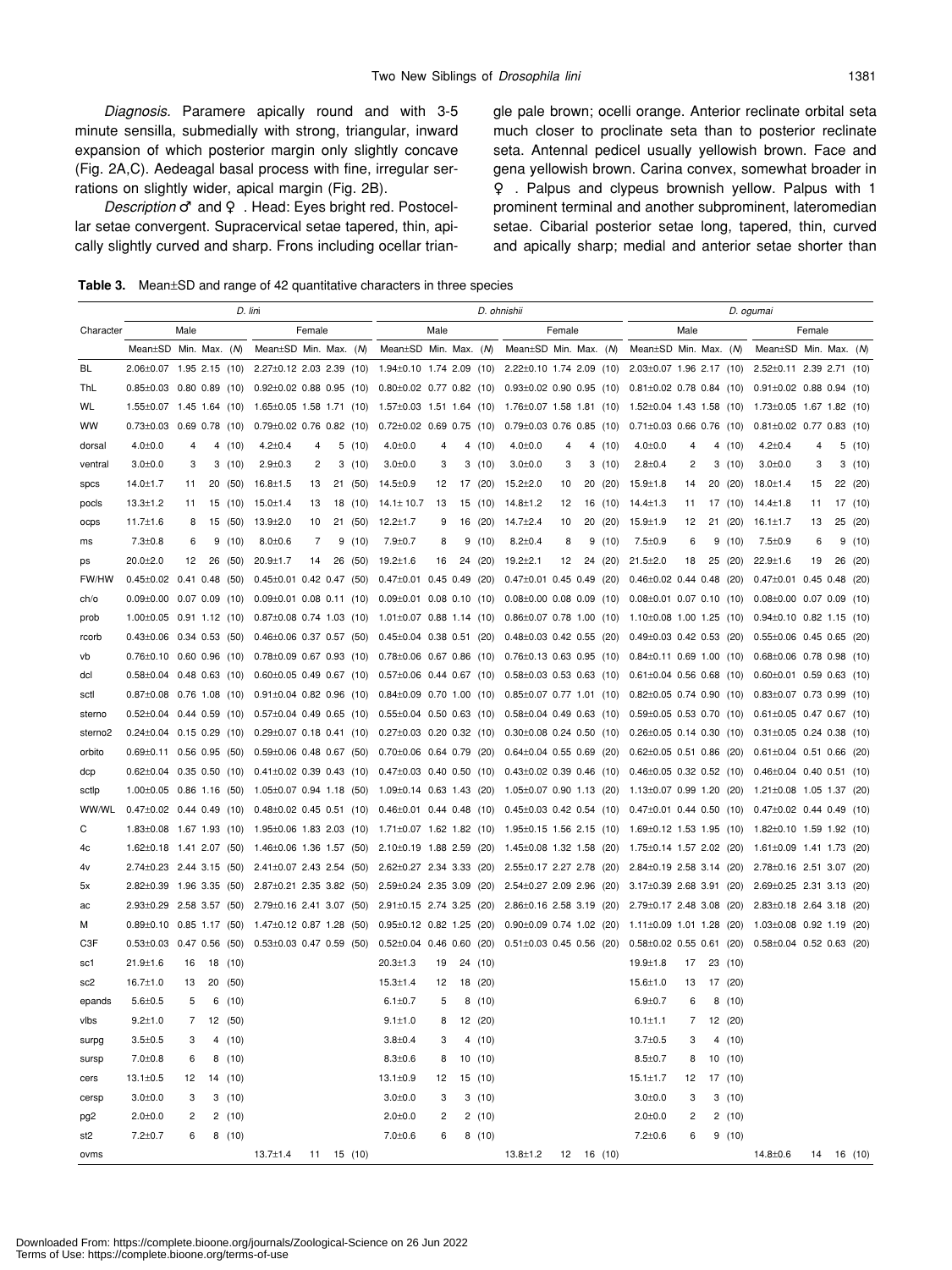posterior setae.

Thorax: Scutum and thoracic pleura brownish yellow. Acrostichal setulae in 6 rows in front of anterior dorsocentral setae, 4 rows between dorsocentral setae. Basal scutellar setae parallel; apical setae cruciate at right angle.

Legs: Preapical dorsal seta present on tibia of all legs;

**Table 4.** Quantitative characters showing significant correlations with the thorax length in the three sibling species

| Species:            | D. lini        | D. ohnishii   | D. ogumai     |  |  |
|---------------------|----------------|---------------|---------------|--|--|
| Strain:             | BG14028-0581.0 | <b>MMY326</b> | <b>RGN206</b> |  |  |
|                     | $(P$ value)    | $(P$ value)   | $(P$ value)   |  |  |
| Male                |                |               |               |  |  |
| spcs                | 0.0460         | ns            | ns            |  |  |
| ps                  | 0.0292         | 0.0421        | ns            |  |  |
| FW/HW               | $0.0009*$      | ns            | ns            |  |  |
| vb                  | ns             | ns            | 0.0249        |  |  |
| sctl                | ns             | ns            | 0.0353        |  |  |
| М                   | 0.0482         | ns            | ns            |  |  |
| $ch$ / $o$          | ns             | 0.0471        | ns            |  |  |
| Female              |                |               |               |  |  |
| ocps                | 0.0388         | ns            | ns            |  |  |
| prorb               | ns             | 0.0076        | ns            |  |  |
| dcp                 | ns             | 0.0261        | ns            |  |  |
| sterno <sub>2</sub> | 0.0432         | ns            | ns            |  |  |
| ovms                | 0.0251         | ns            | ns            |  |  |

\* Significant after Bonferroni correction.

**Table 5.** Quantitative characters with significant sexual difference (by unpaired *t*-test) in the three sibling species

| Species:            | D. lini        | D. ohnishii   | D. ogumai     |
|---------------------|----------------|---------------|---------------|
| Strain:             | BG14028-0581.0 | <b>MMY326</b> | <b>RGN206</b> |
|                     | $(P$ value)    | $(P$ value)   | $(P$ value)   |
| spcs                | 0.0285         | 0.0030        | 0.0027        |
| ocps                | $0.0010*$      | 0.0026        | 0.0378        |
| ps                  | ns             | ns            | 0.0186        |
| ms                  | ns             | ns            | 0.0047        |
| FW/HW               | 0.0095         | ns            | 0.0100        |
| prorb               | $0.0010*$      | $0.0002*$     | $0.0015*$     |
| rcorb               | ns             | 0.0490        | ns            |
| sterno              | 0.0287         | ns            | ns            |
| sterno <sub>2</sub> | ns             | ns            | 0.0313        |
| orbito              | $0.0007*$      | $< 0.0001*$   | ns            |
| dcp                 | ns             | 0.0265        | ns            |
| С                   | 0.0021         | $0.0005*$     | 0.0230        |
| 4c                  | 0.0438         | 0.0041        | ns            |
| ac                  | ns             | 0.0122        | ns            |
| 5x                  | ns             | ns            | 0.0222        |
| C3F                 | 0.0190         | ns            | ns            |

\* Significant after Bonferroni correction.

apical seta on tibia of fore- and midlegs. Longitudinal sexcombs present along entire lengths of 1st and 2nd tarsomeres of foreleg.

Wing transparent, slightly yellowish. Veins brownish yellow. Basal medial-cubital (bm-cu) crossvein absent.

Abdomen: Second to 6th tergites yellow, each with very distinct apical black band, except for 6th black dorsally.

Male terminalia: Epandrium pale brown, broad, not pubescent, with triangular expansion covering base of surstylus; ventral lobe apically round. Cercus separated from epandrium, not pubescent, triangular; lower, oval part separated, differentiated as secondary clasper. Hypandrium pubescent on caudolateral lobes and caudal margin, caudomedially with strong protrusion apically bearing a pair of stout paramedian setae as long as paramere. Paramere large, longer than wide. Aedeagus slender, apically finely hirsute, basally with a pair of lobate processes as long as aedeagus, fused to apodeme; apodeme rod-like, as long as aedeagus.

**Table 6.** Quantitative characters with significant difference (by Kruskal-Wallis test) among the three sibling species

| Character        | Male        | Female      |  |  |  |  |
|------------------|-------------|-------------|--|--|--|--|
|                  | $(P$ value) | $(P$ value) |  |  |  |  |
| spcs             | 0.0083      | $0.0003*$   |  |  |  |  |
| ocps             | $< 0.0001*$ | $0.0001*$   |  |  |  |  |
| ps               | $< 0.0001*$ | $< 0.0001*$ |  |  |  |  |
| FW/HW            | $0.0010*$   | ns          |  |  |  |  |
| ch/O             | ns          | 0.0064      |  |  |  |  |
| prorb            | 0.0042      | ns          |  |  |  |  |
| rcrob            | $0.0003*$   | $0.0002*$   |  |  |  |  |
| dcl              | 0.0458      | ns          |  |  |  |  |
| sctl             | ns          | 0.0156      |  |  |  |  |
| sterno           | 0.0104      | 0.0482      |  |  |  |  |
| orbito           | $< 0.0001*$ | $< 0.0001*$ |  |  |  |  |
| sctlp            | 0.0098      | $< 0.0001*$ |  |  |  |  |
| WW/WL            | ns          | 0.0121      |  |  |  |  |
| C                | 0.0085      | 0.0093      |  |  |  |  |
| 4c               | 0.0026      | $0.0002*$   |  |  |  |  |
| 4v               | 0.0065      | $0.0003*$   |  |  |  |  |
| 5x               | $0.0006*$   | 0.0066      |  |  |  |  |
| ac               | $< 0.0001*$ | $< 0.0001*$ |  |  |  |  |
| м                | $0.0011*$   | $< 0.0001*$ |  |  |  |  |
| C <sub>3</sub> F | $0.0020*$   | $0.0003*$   |  |  |  |  |
| sc1              | 0.0147      |             |  |  |  |  |
| sc <sub>2</sub>  | $< 0.0001*$ |             |  |  |  |  |
| epands           | 0.0041      |             |  |  |  |  |
| vlbs             | $< 0.0001*$ |             |  |  |  |  |
| sursp            | 0.0021      |             |  |  |  |  |
| cers             | 0.0167      |             |  |  |  |  |

\* Significant after Bonferroni correction.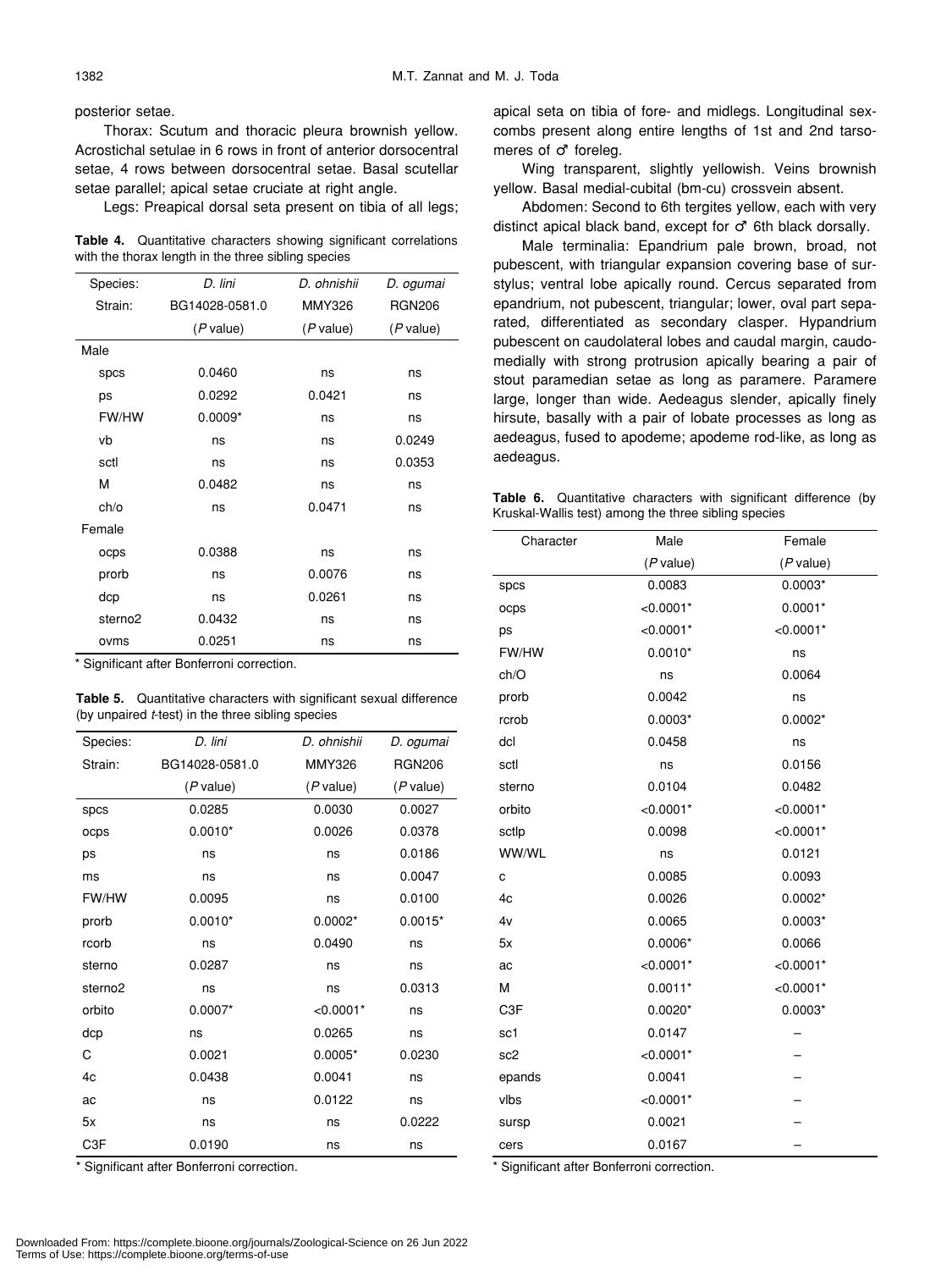*Specimens examined.* Ten and 10 each from the following isofemale strains: BG14028-0581.0, DHS401, DHS501, NKS9212 and NKS9231.

*Distribution.* China (Taiwan, Guangdong).

# *Drosophila* **(***Sophophora***)** *ohnishii* **sp. nov.**

(Figs. 1B, 2D-F)

*Drosophila* (*Sophophora*) *lini*-like, Ohnishi & Watanabe, 1984: 802; Kim *et al*., 1989: 178; 1993: 992; Oguma *et al*., 1995: 312.

*Diagnosis*. Paramere apically round and with 3-5 minute sensilla, submedially with moderate, inward expansion of which posterior margin distinctly concave (Fig. 2D,F). Aedeagal basal process with fine, irregular serrations on narrower, apical margin than in *D. lini* (Fig. 2E).

*Holotype* from MMY326.

*Paratypes*. Nine and 10 from MMY326; 10 and 10 from MMY307.

*Distribution*. Myanmar (Pyinoolwin).

*Relationships*. This species is very closely related to *D. lini*: reciprocal crosses between these two species can produce  $F_1$  hybrids, of which females are fertile but males sterile (Oguma *et al*., 1995). Morphologically, these two species can hardly be distinguished from each other even by the characters of male terminalia which are given in the diagnosis. A combination of some quantitative characters can be used, but not absolutely, to discriminate these two species (see below).

*Etymology*. Patronym, in honor of Dr. S. Ohnishi who found this species first.

# *Drosophila* **(***Sophophora***)** *ogumai* **sp. nov.**

(Figs. 1C, 2G-I)

*Diagnosis*. Paramere apically narrow and with 2-3 minute sensilla, submedially with moderate, inward expansion of which posterior margin distinctly concave (Fig. 2G,I). Aedeagal basal process irregular on apical margin but without fine serrations (Fig. 2H).

*Holotype* from RGN206.

*Paratypes*. Nine and 10 from RGN206; 10 and 10 from RGN3.

*Distribution*. Myanmar (Yangon).

*Relationships*. This species is also closely related to the foregoing two species: crosses with them produce  $F_1$  fertile females but sterile males, but crosses between *ohnishii* females and *ogumai* males produce no F<sub>1</sub> hybrids (Oguma *et al*., 1995). Morphologically, this species can be distinguished from the other two species by the diagnostic characters, but only for males. Combinations of some quantitative characters can be used, not only for males but also for females, to discriminate this species from the others (see below).

*Etymology*. Patronym, in honor of Dr. Y. Oguma who detected the presence of postmating isolation between this species and the other two species for the first time.

#### **Comparison of quantitative characters**

The mean±SD and the range are shown for 42 quantitative characters, separately for each sex and for each species, in Table 3. In interspecific comparison for each sex, there is no character with nonoverlapping ranges between species, which can be used as the specific diagnosis.

Using the data for the three strains, BG14028-0581.0 (*D. lini*), MMY326 (*D. ohnishii*) and RGN206 (*D. ogumai*), which were measured for all the 42 quantitative characters, correlations with the body size (ThL: thorax length) were examined for 38 characters. Seven characters for male and five characters for female showed significant correlations with ThL in any of the three species (Table 4). However,





**Fig. 3.** Scatterplots of canonical scores for 90 specimens: 50 of *D. lini* (circle) and 20 each of *D. ohnishii* (triangle) and *D. ogumai* (square) in each sex.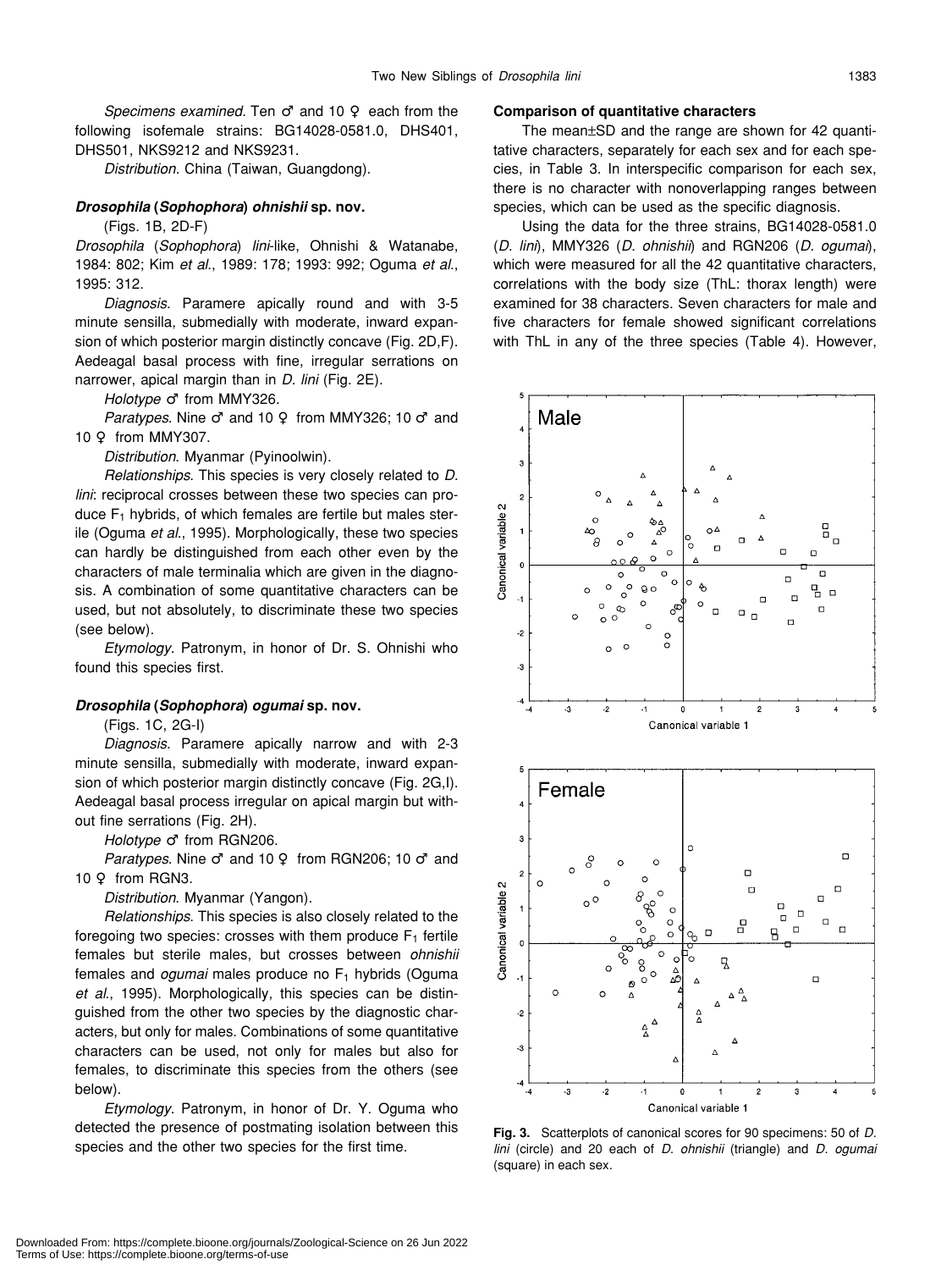only FW/HW in male of BG14028-0581.0 held a significant correlation after Bonferroni correction. Since no character was thus regarded as being affected constantly by the body size, *i.e*. culture conditions, all the characters except for those representing the body size were subjected to the following analyses.

Significant sexual difference was detected by unpaired *t*-test for 16 characters in any of the three species (Table 5). Among a total of 27 such cases were seven cases still significant after Bonferroni correction; especially, prorb (relative length of the proclinate orbital seta to the posterior reclinate orbital seta) was significantly different between male and female in all the three species. Therefore, the following analyses were carried out separately for each sex.

Kruskal-Wallis tests detected significant interspecific difference in 23 characters for male and 17 characters for female (Table 6). Of 26 characters that differed significantly among the species in either sex, 15 characters showed still significant interspecific difference after Bonferroni correction. These 15 characters were used in the canonical discriminant analysis.

Fig. 3 shows plots of canonical scores for measured

**Table 7.** Factor structure coefficients (correlations between the characters and the discriminant functions) and classification functions for the three sibling species, resulting from canonical discriminant analysis in which classifications were based on equal *a priori* probability for each species

|                       | Factor structure coefficients |             | <b>Classification functions</b> |             |             |  |  |
|-----------------------|-------------------------------|-------------|---------------------------------|-------------|-------------|--|--|
|                       | Function 1                    | Function 2  | D. lini                         | D. ohnishii | D. ogumai   |  |  |
| A priori probability: |                               |             | $p=.333333$                     | $p=.333333$ | $p=.333333$ |  |  |
| Male                  |                               |             |                                 |             |             |  |  |
| spcs                  | 0.266227                      | $-0.000475$ | 2.393                           | 2.475       | 2.311       |  |  |
| ocps                  | 0.550960                      | $-0.104288$ | 0.887                           | 1.226       | 2.466       |  |  |
| ps                    | 0.174051                      | $-0.149233$ | $-1.729$                        | $-1.665$    | $-1.655$    |  |  |
| FW/HW                 | 0.140366                      | 0.429669    | 1282.870                        | 1332.124    | 1326.998    |  |  |
| rcorb                 | 0.203348                      | 0.016609    | 104.630                         | 119.611     | 135.538     |  |  |
| orbito                | $-0.137896$                   | 0.094232    | 69.357                          | 67.346      | 61.627      |  |  |
| sctlp                 | 0.243104                      | 0.207933    | 25.251                          | 33.425      | 29.349      |  |  |
| 4c                    | 0.153670                      | $-0.162753$ | 29.403                          | 30.957      | 41.292      |  |  |
| 4v                    | 0.111083                      | $-0.296968$ | 51.253                          | 46.618      | 46.572      |  |  |
| 5x                    | 0.208429                      | $-0.374703$ | 0.255                           | $-0.272$    | 3.056       |  |  |
| ac                    | $-0.096502$                   | 0.017271    | $-7.206$                        | $-7.671$    | $-13.344$   |  |  |
| M                     | 0.195389                      | $-0.358703$ | 34.881                          | 35.268      | 30.307      |  |  |
| C <sub>3</sub> F      | 0.311355                      | $-0.356125$ | 182.338                         | 164.375     | 197.085     |  |  |
| sc <sub>2</sub>       | $-0.188396$                   | $-0.397294$ | 17.412                          | 16.226      | 16.264      |  |  |
| vlbs                  | 0.168478                      | $-0.130057$ | 7.261                           | 6.767       | 7.661       |  |  |
| Constant              |                               |             | $-679.703$                      | $-677.275$  | $-721.889$  |  |  |
| Female                |                               |             |                                 |             |             |  |  |
| spcs                  | 0.153029                      | 0.435593    | $-1.106$                        | $-2.088$    | $-1.520$    |  |  |
| ocps                  | 0.363089                      | 0.076757    | $-0.834$                        | $-0.318$    | 0.040       |  |  |
| ps                    | 0.161460                      | 0.249951    | $-2.734$                        | $-2.890$    | $-2.540$    |  |  |
| FW/HW                 | 0.297272                      | $-0.326475$ | 2527.289                        | 2634.603    | 2582.174    |  |  |
| rcorb                 | 0.313515                      | 0.039127    | 54.713                          | 68.337      | 80.395      |  |  |
| orbito                | 0.077671                      | $-0.241863$ | 124.013                         | 139.055     | 129.650     |  |  |
| sctlp                 | 0.499406                      | 0.258703    | 158.399                         | 163.628     | 183.733     |  |  |
| 4c                    | 0.317850                      | 0.229277    | $-31.282$                       | $-26.295$   | $-4.801$    |  |  |
| 4v                    | 0.151690                      | 0.263008    | 123.466                         | 119.749     | 114.503     |  |  |
| 5x                    | $-0.117790$                   | 0.238431    | 50.220                          | 46.883      | 48.991      |  |  |
| ac                    | 0.041117                      | $-0.077814$ | 95.241                          | 98.971      | 95.038      |  |  |
| М                     | 0.021024                      | 0.261844    | $-157.073$                      | $-151.888$  | $-160.064$  |  |  |
| C3F                   | 0.295669                      | 0.391708    | 338.958                         | 313.277     | 343.224     |  |  |
| Constant              |                               |             | $-1012.122$                     | $-1061.614$ | $-1104.296$ |  |  |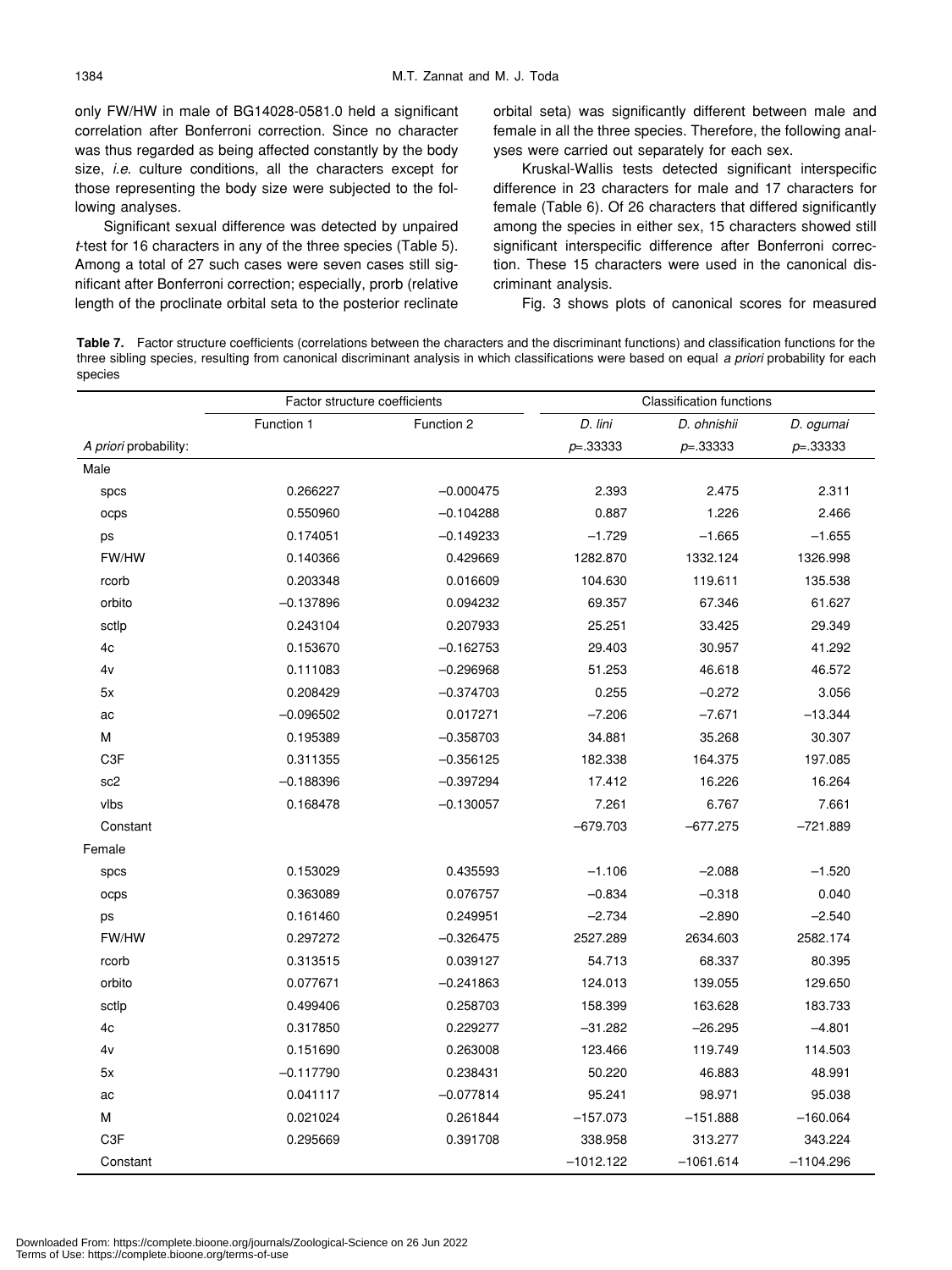**Table 8.** Summary of *posterior* classifications. Rows: observed classifications, columns: predicted classifications

|             | Correct (%) | D. lini | D. ohnishii | D. ogumai |
|-------------|-------------|---------|-------------|-----------|
|             |             |         |             |           |
| Male        |             |         |             |           |
| D. lini     | 88.0        | 44      | 6           | 0         |
| D. ohnishii | 80.0        | 2       | 16          | 2         |
| D. ogumai   | 90.0        | 1       | 1           | 18        |
| Total       | 86.7        | 47      | 23          | 20        |
| Female      |             |         |             |           |
| D. lini     | 90.0        | 45      | 5           | ŋ         |
| D. ohnishii | 100.0       | 0       | 20          | 0         |
| D. ogumai   | 85.0        | 2       | 1           | 17        |
| Total       | 91.1        | 47      | 26          | 17        |

specimens, resulting from the canonical discriminant analyses, separately for each sex. A total of 90 individuals, 10 each from the nine strains (five strains of *D. lini* and two each of *D. ohnishii* and *D. ogumai*), were measured in each sex, and the 15 characters were used in male and 13 of them, excluding two male-specific characters, in female for the analyses. At a glance of the figure, the first canonical function can be regarded as discriminating *D. ogumai* from the other species, and the second function as discriminating *D. ohnishii* from the others, in both sexes. The first function means large ocps (the number of occipital setae) and C3F (the relative length of heavy setation in the third costal section) in both sexes, and large sctlp (the distance between ipsilateral scutellar setae / the cross distance between apical scutellar setae), 4c (the relative length of the third costal section to  $M_1$  between r-m and dm-cu), rcorb (the relative length of the anterior reclinate orbital seta to the posterior reclinate orbital seta) and FW/HW (the relative width of frons to head width) in female (Table 7). The second function seems to be reverse in the direction between male and female plots, meaning large FW/HW, small sc2 (the number of teeth in sex-comb of foreleg 2nd tarsomere), 5x (the relative length of  $CuA<sub>1</sub>$  between dm-cu and wing margin to dmcu between  $M_1$  and CuA<sub>1</sub>), M (the relative length of CuA<sub>1</sub>

**Table 9.** Degrees of premating and postmating isolation based on the data of Oguma *et al*. (1995)

| Female      |                                     |                   |                                                                       |                   |                          | Male              |                   |               |                   |                   |
|-------------|-------------------------------------|-------------------|-----------------------------------------------------------------------|-------------------|--------------------------|-------------------|-------------------|---------------|-------------------|-------------------|
| Species     |                                     |                   |                                                                       | D. lini           |                          |                   |                   | D. ogumai     |                   | D. ohnishii       |
|             | Strain                              | TWN*              | <b>DHS315</b>                                                         | <b>DHS401</b>     | <b>DHS501</b>            | <b>NKS9231</b>    | RGN <sub>3</sub>  | <b>RGN206</b> | <b>MMY307</b>     | <b>MMY326</b>     |
|             |                                     |                   | A) Copulation rate calculated from the data of pair-mating experiment |                   |                          |                   |                   |               |                   |                   |
| D. lini     |                                     |                   |                                                                       |                   |                          |                   |                   |               |                   |                   |
|             | <b>TWN</b>                          | 0.1               | -                                                                     | 0.1               | 0.3                      | 0.4               | 0.2               | 0.2           | 0.0               |                   |
|             | <b>DHS401</b>                       | 0.4               |                                                                       | 0.2               | 0.2                      | 0.2               | 0.5               | 0.3           | 0.2               |                   |
|             | <b>DHS501</b>                       | 0.0               | -                                                                     | 0.4               | 3.0                      | 0.3               | 0.1               | 0.0           | 0.1               | $\qquad \qquad -$ |
|             | <b>NKS9231</b>                      | 0.1               |                                                                       | 0.2               | 0.0                      | 0.2               | 0.3               | 0.2           | 0.0               |                   |
| D. ogumai   |                                     |                   |                                                                       |                   |                          |                   |                   |               |                   |                   |
|             | RGN <sub>3</sub>                    | 0.3               | -                                                                     | 0.2               | 0.2                      | 0.0               | 0.3               | 0.3           | 0.0               |                   |
|             | <b>RGN206</b>                       | 0.1               |                                                                       | 0.3               | 0.2                      | 0.3               | 0.4               | 0.4           | 0.0               |                   |
| D. ohnishii |                                     |                   |                                                                       |                   |                          |                   |                   |               |                   |                   |
|             | <b>MMY307</b>                       | 0.0               | -                                                                     | 0.0               | 0.0                      | 0.0               | 0.0               | 0.0           | 0.4               | -                 |
|             | B) Strength of postmating isolation |                   |                                                                       |                   |                          |                   |                   |               |                   |                   |
| D. lini     |                                     |                   |                                                                       |                   |                          |                   |                   |               |                   |                   |
|             | <b>TWN</b>                          | $\qquad \qquad -$ | 0.0                                                                   | 0.0               | 0.0                      | 0.0               | 0.5               | 0.5           | 0.5               | 0.5               |
|             | <b>DHS315</b>                       | 0.0               | $\overline{\phantom{m}}$                                              | 0.0               | 0.0                      | 0.0               | 0.5               | 0.5           | 0.5               | 0.5               |
|             | <b>DHS401</b>                       | 0.0               | 0.0                                                                   | $\qquad \qquad -$ | 0.0                      | 0.0               | 0.5               | 0.5           | 0.5               | 0.5               |
|             | <b>DHS501</b>                       | 0.0               | 0.0                                                                   | 0.0               | $\overline{\phantom{0}}$ | 0.0               | 0.5               | 0.5           | 0.5               | 0.5               |
|             | <b>NKS9231</b>                      | 0.0               | 0.0                                                                   | 0.0               | 0.0                      | $\qquad \qquad -$ | 0.5               | 0.5           | 0.5               | 0.5               |
| D. ogumai   |                                     |                   |                                                                       |                   |                          |                   |                   |               |                   |                   |
|             | RGN <sub>3</sub>                    | 0.5               | 0.5                                                                   | 0.5               | 0.5                      | 0.5               | $\qquad \qquad -$ | 0.0           | 0.5               | 0.5               |
|             | <b>RGN206</b>                       | 0.5               | 0.5                                                                   | 0.5               | 0.5                      | 0.5               | 0.0               | -             | 0.5               | 0.5               |
| D. ohnishii |                                     |                   |                                                                       |                   |                          |                   |                   |               |                   |                   |
|             | <b>MMY307</b>                       | 0.5               | 0.5                                                                   | 0.5               | 0.5                      | 0.5               | 1.0               | 0.5           | $\qquad \qquad -$ | 0.0               |
|             | <b>MMY326</b>                       | 0.5               | 0.5                                                                   | 0.5               | 0.5                      | 0.5               | 1.0               | 1.0           | 0.0               | $\qquad \qquad -$ |

\* TWN: BG14028-0581.0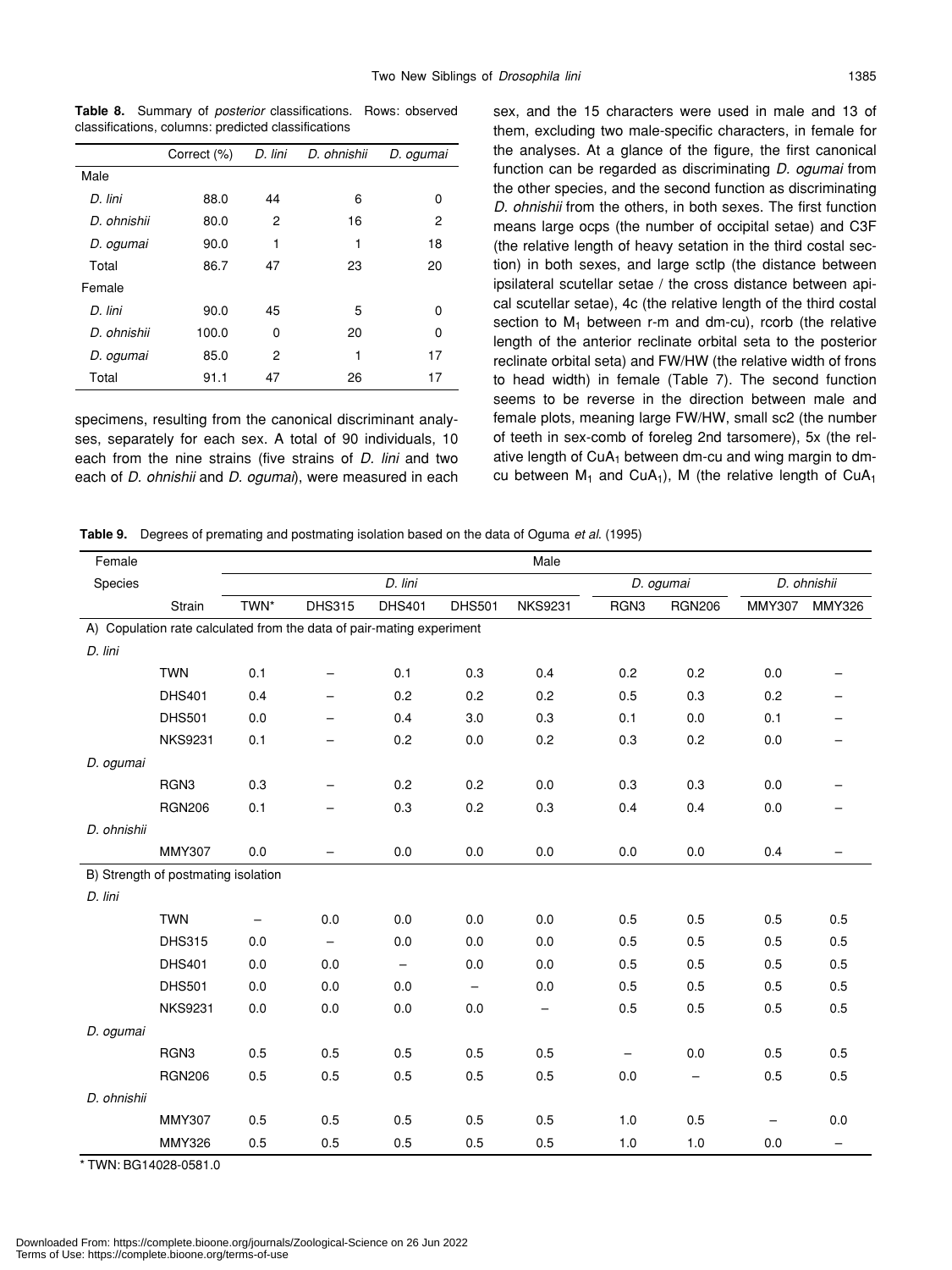between dm-cu and wing margin to  $M_1$  between r-m and dm-cu), C3F and 4v (the relative length of  $M_1$  between dmcu and wing margin to  $M_1$  between r-m and dm-cu) in male, but large C3F and small FW/HW in female (Table 7). Classification functions for the three species, based on equal *a priori* probability for each species, are shown in Table 7, and the results of *posterior* classifications of the 90 cases (specimens) in each sex are shown in Table 8. The percentage of correct classifications was rather high in both sexes, 86.7% in male and 91.1% in female. Thus, the present results suggest that the 15 (for male) or 13 (for female) quantitative characters in combination are effective to discriminate the three sibling species, even their females, from each other with considerable confidence.

# **DISCUSSION**

In this study, we examined morphological differences among three sibling species that had proved to be biologically good species reproductively isolated from each other almost completely (Kim *et al*., 1989; Oguma *et al*., 1995). Of those three species, two were described as new species, *i.e*. *D. ohnishii* and *D. ogumai*, and the remaining known species, *D. lini*, was redescribed in the light of detailed examination of the male terminalia and many quantitative characters. However, they are very similar in morphology, hardly distinguishable from each other even by a few characters designated as the diagnosis, especially between *D. lini* and *D. ohnishii*, implying that they are still in the process of species differentiation, even though having reached almost to the level of good species. This is supported also by partial crossability and fertility of  $F_1$  hybrids between them (Kim *et al*., 1989; Oguma *et al*., 1995).

It is conceived, but implicitly, that character differentiation does not always proceed in parallel among different biological properties in the process of speciation. Here, morphological differentiation among the three sibling species is compared with the degrees of premating and postmating



**Fig. 4.** Relationships among the three sibling species (LI: *D. lini*, OH: *D. ohnishii*, OG: *D. ogumai*) in morphology (measured by squared Mahalanobis distance), premating isolation (isolation index *I*, see text) and postmating isolation (see text), the last two based on data by Oguma *et al*. (1995).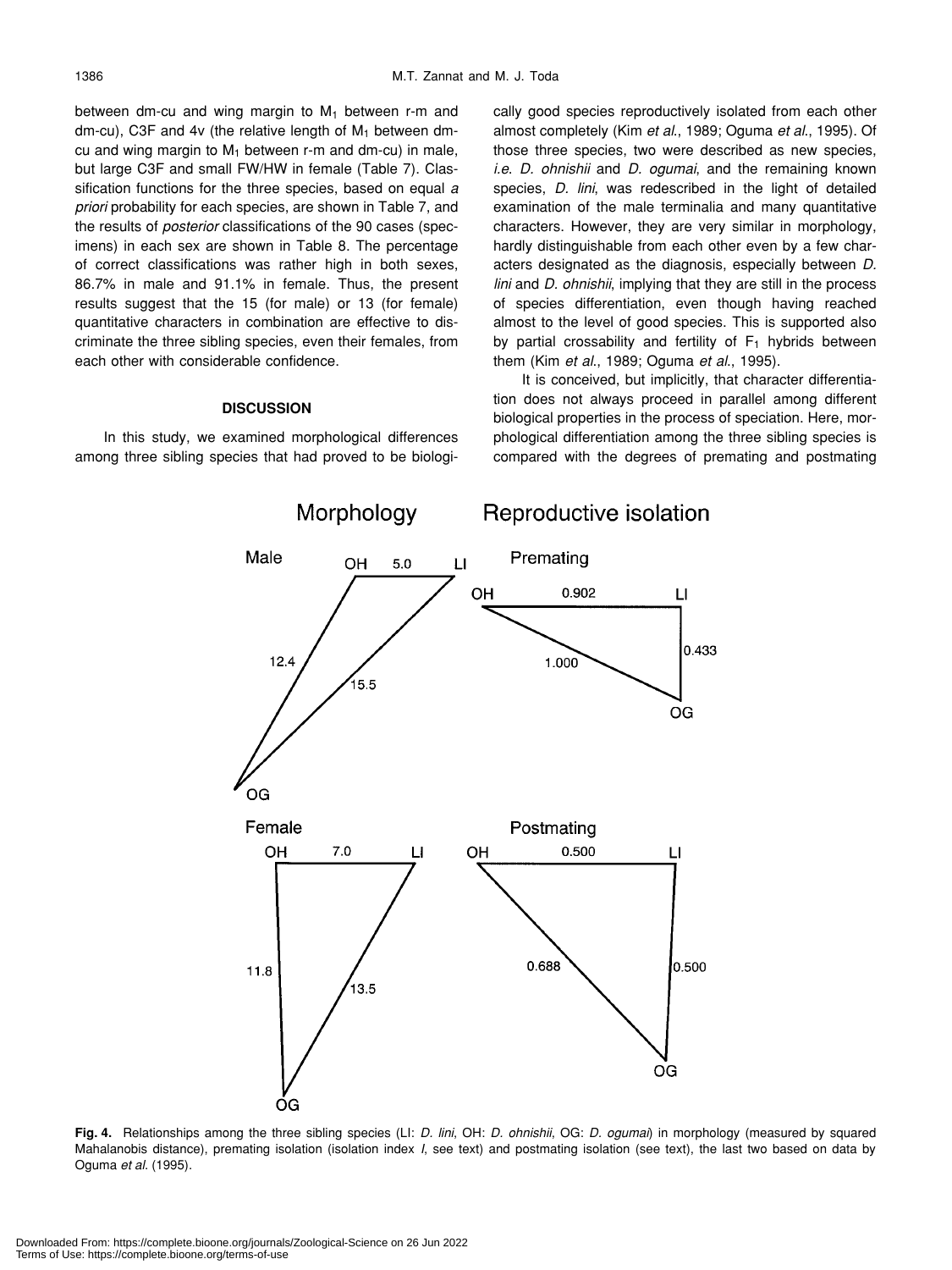isolation among them, based on the data presented by Oguma *et al*. (1995) for the reproductive isolation. Morphological difference was evaluated by the squared Mahalanobis distance based on 15 characters used in the canonical discriminant analysis for male and 13 such characters for female. Oguma *et al*. (1995) provided quantitative data for premating isolation based on their pair-mating experiment. They set up 10 replicates (*i.e.* pairs) for each cross and observed mating behavior of each pair until copulation occurred within five minutes. We converted their data of copulation frequency (the number of pairs having copulated within five min., Table 2 in Oguma *et al*., 1995) into those of copulation rate per pair (Table 9A), and calculated the following premating isolation index between different species:

$$
I=(m_o-m_e)/m_o,
$$

where  $m_0$  and  $m_e$  = the mean copulation rate in homospecific and heterospecific matings, respectively, for concerned two species. As for the postmating isolation, Oguma *et al*. (1995) presented the data in qualitative categories representing different degrees of isolation (Fig. 4 in Oguma *et al*., 1995). We converted such categories into relative values: "F" (female and male  $F_1$  hybrids fertile)=0, "f" (female  $F_1$ hybrids fertile but male  $F_1$  hybrids sterile)=0.5, and "(-)" (no  $F_1$  hybrids produced) = 1 (Table 9B). Such values of all reciprocal crosses between different species were averaged for each pair of species. Relationships among the three species were represented by a triangle of which side lengths corresponded to the interspecific differences or degrees of isolation (Fig. 4).

At a glance of the figure, we notice that the interspecific differentiation patterns vary among the concerned biological properties. In morphology, *D. ogumai* is most remote from the other two species for both sexes. On the other hand, premating isolation is almost complete between *D. ohnishii* and the other two species, but moderate between *D. ogumai* and *D. lini*. Oguma *et al*. (1995) reported that females of *D. ohnishii* performed strong repelling behaviors, spreading and fluttering their wings or kicking males, against allospecific males and *D. ohnishii* males were strongly refused by allospecific females. Postmating isolation is more or less present between the three sibling species, heterospecific crosses usually producing  $F_1$  fertile females but sterile males. However, some crosses between *D. ohnishii* females and *D. ogumai* males produce no F<sub>1</sub> hybrids. The pattern for premating isolation suggests two possible hypotheses. One possibility is that this property has been evolved or reinforced in sympatric populations between *D. ohnishii* and *D. lini* and between *D. ohnishii* and *D. ogumai*. Although no such sympatric populations have been found yet, it is probable that the range of *D. ohnishii* overlaps with that of *D. lini* in southwestern China to northern Myanmar and with that of *D. ogumai* somewhere between Pyinoolwin and Yangon, which are not so distant from each other. The other possibility is that the strong premating isolation between *D.*

*ohnishii* and the other two species has evolved in a very restricted population at a locality of central Myanmar, perhaps by a few mutations.

Thus, the present study provides very interesting materials and information for studies of speciation mechanisms. To fully understand the evolution of the three sibling species, however, much more information is needed, especially about some gene sequences, premating isolation (*i.e*. mate discrimination) mechanisms, geographic distribution ranges and eco-physiological adaptations to environmental conditions in their ranges.

# **ACKNOWLEDGMENTS**

We thank Dr. T. Aotsuka (Tokyo Metropolitan University) for providing us with the specimens from the study culture strains and Dr. A. J. Davis (Hokkaido University) for his help in linguistic improvement of the manuscript. This work was supported in part by a Grant-in-Aid for Scientific Research from Japan Society for the Promotion of Science (No. 12375002).

#### **REFERENCES**

- Baimai V, Chumchong C (1980) Metaphase karyotype variation and the geographic distribution of the three sibling species of the *Drosophila kikkawai* complex. Genetica 54: 113–120
- Baimai V, Traipakvasin A, Kitagawa O (1986) Additional data on metaphase karyotype variation and geographic distribution of the *kikkawai* complex. Jpn J Genet 61: 207–216
- Bock IR, Wheeler MR (1972) The *Drosophila melanogaster* species group. Univ Texas Publ 7213: 1–102
- David JR, Lemeunier F, Tsacas L (1978) Hybridization and genetic comparison of the subcosmopolitan species *Drosophila kikkawai* with its new sibling species *D*. *leontia* (Diptera, Drosophilidae). Egypt J Genet Cytol 7: 28–39
- Kim BK, Aotsuka T, Kitagawa O (1993) Evolutionary genetics of the *Drosophila montium* subgroup. II. Mitochondrial DNA variation. Zool Sci 10: 991–996
- Kim BK, Watanabe TK, Kitagawa O (1989) Evolutionary genetics of the *Drosophila montium* subgroup. I. Reproductive isolation and the phylogeny. Jpn J Genet 64: 177–190
- Kimura MT (1987) Habitat differentiation and speciation in the *Drosophila auraria* species-complex (Diptera, Drosophilidae). Kontyû 55: 429–436
- Lemeunier F, David JR, Tsacas L, Ashburner M (1986) The *melanogaster* species group. In "The Genetics and Biology of *Drosophila* Vol 3e" Eds by M Ashburner, HL Carson, JN Thomson Jr., Academic Press, London, pp 147– 256
- McAlpine JF (1981) Morphology and terminology adults. In "Manual of Nearctic Diptera Vol 1" Ed by JF McAlpine, Biosystematics Research Institute, Ottawa, pp 9–64
- Oguma Y, Wen S, Tomaru M, Matsubayashi H, Peng T (1995) Reproductive isolation between *Drosophila lini* and its siblings. Jpn J Genet 70: 311–320
- Ohnishi S, Kim KW, Watanabe TK (1983a) Biochemical phylogenies of *Drosophila*: Protein differences detected by two-dimensional electrophoresis. Genetica 61: 55–63
- Ohnishi S, Kim KW, Watanabe TK (1983b) Biochemical phylogenies of the *Drosophila montium* species subgroup. Jpn J Genet 58: 141–151
- Ohnishi S, Watanabe TK (1984) Systematics of the *Drosophila montium* species subgroup: a biochemical approach. Zool Sci 1: 801–807